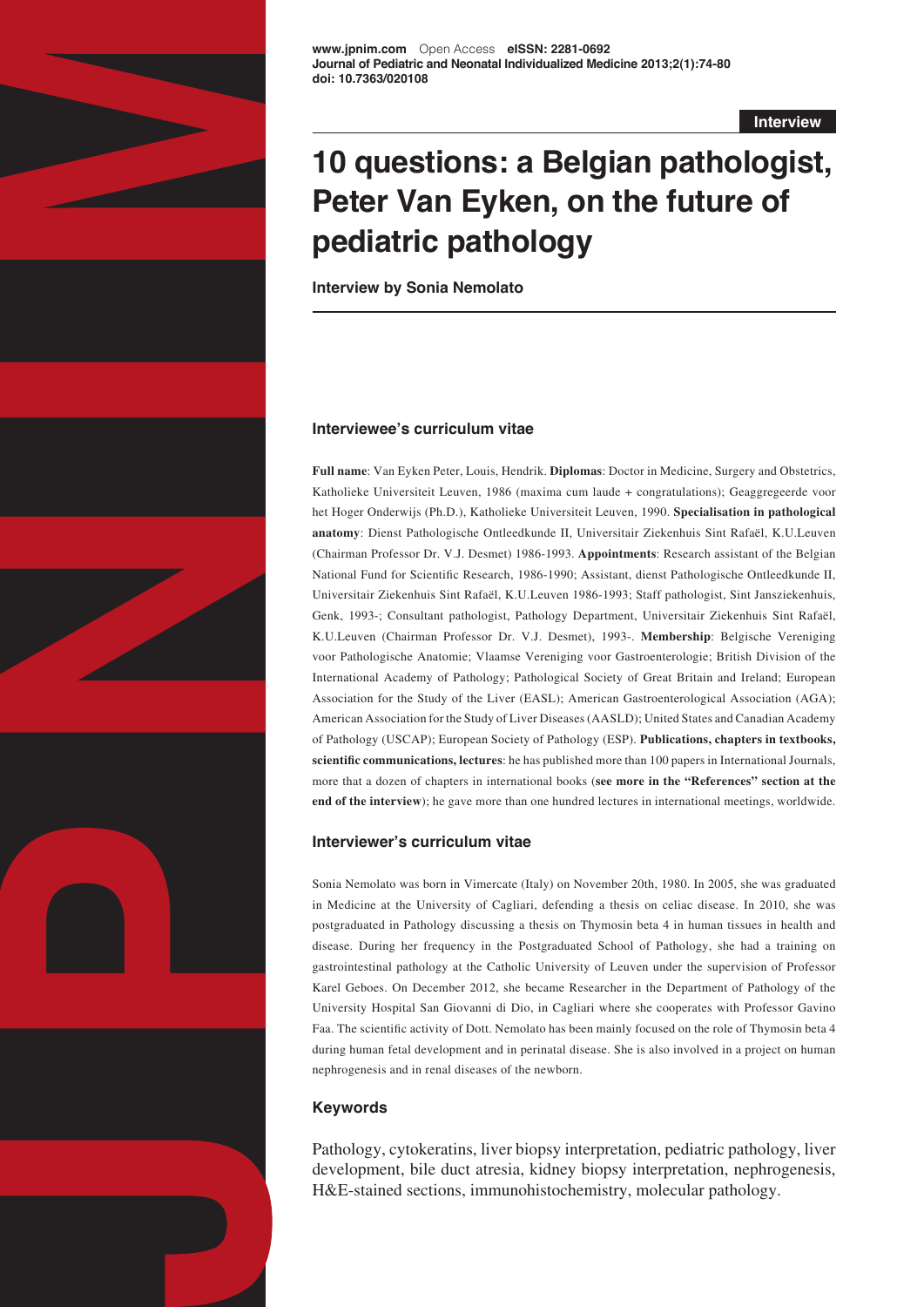#### **Corresponding authors**

- Peter Van Eyken, Department of Pathology, University Hospital Sint Rafaël, Minderbroedersstraat 12, B-3000 Leuven, Belgium; tel. 016/33.65.50; fax 016/33.65.44; email: peter.vaneyken@uz.kuleuven.ac.be.
- Sonia Nemolato, Department of Pathology, University Hospital San Giovanni di Dio, Cagliari, Italy; email: sonianemolato@libero.it.

#### **How to cite**

Van Eyken P, Nemolato S. 10 questions: a Belgian pathologist, Peter Van Eyken, on the future of pathology. Interview by Sonia Nemolato. J Pediatr Neonat Individual Med. 2013;2(1):74-80. doi: 10.7363/020108.

## **1. You are a pupil of Valeer Desmet, one of the leading liver pathologists in the world. What was it like spending so many years with him?**

It was a real privilege to be trained by Valeer Desmet. He had an encyclopedic knowledge of liver pathology and – most importantly – was ready to share his experience with other people. It made no difference whether he was teaching a first year resident or a fellow. He taught us a very systematic approach to a liver biopsy and this has served me well not only in reading liver biopsies but in all areas of pathology. I got to know him as a kind person, a humble man and a gentleman with high moral standards.

## **2. Your first research project focused on cytokeratins: how has your research changed liver biopsy interpretation in clinical practice?**

During my research project, I used cytokeratin immunohistochemistry to study bile duct development, biliary diseases and liver tumors. The use of cytokeratin immunohistochemistry allowed us to gain new insights into bile duct development, more specifically the development of the ductal plate which is relevant for the understandig of the so-called ductal plate malformation. Cytokeratin immunohistochemistry also proved very useful in the differential diagnosis of liver tumors, and our findings in hepatocellular carcinoma and hepatoblastoma have been corroborated many times since. Our studies also demonstrated the remarkable plasticity of the different cell types in the liver. Cytokeratin immunohistochemistry is also useful in the differential diagnosis of chronic hepatitis versus chronic biliary diseases. Our studies also resulted in the introduction of the cytokeratin 7 immunohistochemical stain as a quasi-routine diagnostic stain in professor Desmet's laboratory.

#### **3. What are the most important innovations in pathology of the last years? What is changing in your approach to histology and to cytology?**

The introduction of molecular techniques. They do not replace the light microscope but rather are powerful tools to classify or re-classify diseases and tumors and to further our understanding of disease processes. They also help us to look with a new eye at tumors and diseases we thought we understood. I'd like to emphasize that the molecular and cytogenetic data need to be integrated with morphology.

## **4. What is the role of pathologists in pediatric pathology? How is their relationship with pediatricians is changing?**

The pathologist is increasingly becoming part of the team that is treating a patient. This is highly motivating for the pathologist and it also benefits the patient.

#### **5. How is the role of the pathologist changing in neonatal and in perinatal medicine?**

The role of the pathologist is no longer limited to providing a morphological diagnosis. The pathologist should take an active role in multidisciplinary discussions. Pathology is also increasingly important in diagnosing hereditary cancer syndromes and we should alert clinicians when necessary.

# **6. As a young researcher, you published many articles on liver development and on bile duct atresia: did your studies change the way you approach liver biopsy interpretation in a newborn?**

Being familiar with normal liver and bile duct development is a necessary requirement for the correct interpretation of liver biopsies of children with bile duct atresia or paucity of bile ducts. My work also provided some building blocks for a larger hypothesis of professor Desmet, concerning the role of ductal plates in hepatic ductular reactions. I can refer the interested reader to 3 papers by V. Desmet published in the same issue of Virchows Archiv (2011;458:251-79) with a comprehensive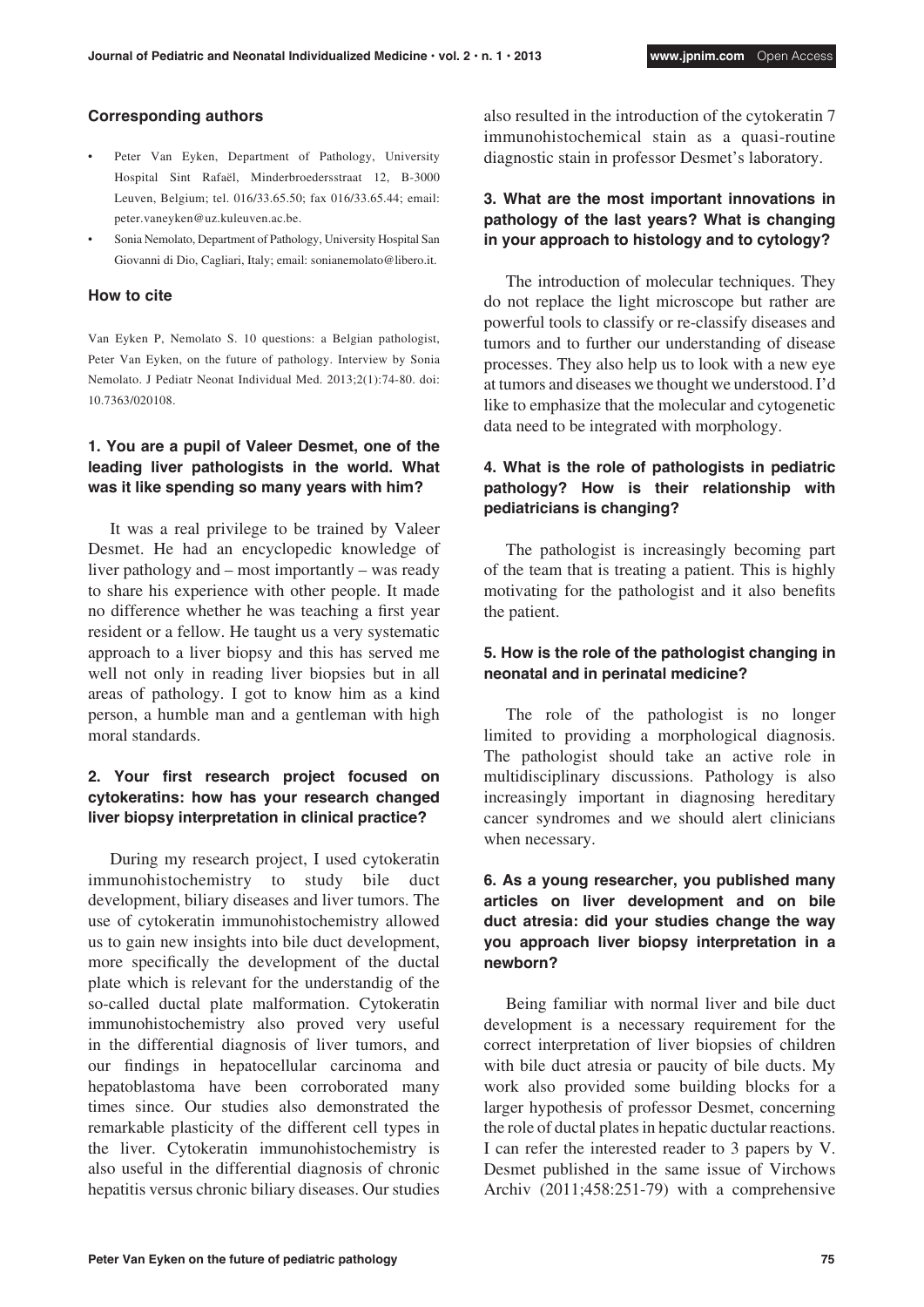discussion of his hypotheses. Personally, I think his hypotheses have indeed changed our thinking about some congenital and acquired liver diseases.

# **7. After years of involvement in kidney biopsy interpretation in adults, recently, you became involved in studies on nephrogenesis. Which is the relationship between renal development and adult kidney pathology?**

In analogy with the liver, the use of immunohistochemistry and molecular techniques allows us to have a new look at renal development, to move beyond the very detailed morphologic descriptions of embryonic development that have been with us for many decades. My good friend prof. dr. Gavino Faa has recently made very interesting observations in this field. Understanding the mechanisms that drive nephronogenesis may ultimately lead to therapies of chronic renal failure.

# **8. What is your opinion on networks in medicine? Should pathology be integrated with "omic" sciences and informatics ?**

Pathology is by its very nature a discipline that interacts with other disciplines. Knowledge has grown exponentially and integrating data generated by the many different techniques is a major challenge.

# **9. What about the future of pathology? New techniques or new eyes in the interpretation of H&E-stained sections? What is the role of immunohistochemistry? And of of molecular pathology?**

I'm convinced that the future of pathology is bright. Surgical pathology will not become obsolete in the near future, provided that we are ready to integrate molecular and cytogenetic data into our practice when needed. Immunohistochemistry will remain important since it allows the localization of antigens in specific cell types in complex tissues (information that is lost when studying homogenates or extracts of tissues!). A tissue section is only a 'snapshot' of a dynamic process, but in many respects comes closer to 'real life' than cell cultures. In oncology, the surgical pathology report provides a wealth of prognostic and predictive data (indispensible for the treatment of the patient) at a very low price. So, we can be proud to offer value for money!

## **10. Could you advise young medical doctors to become pathologists? What are your suggestions?**

Most certainly. I would advise them to spend some time in the pathology laboratory during their clinical training years and to talk to the pathologist. I do hope that the enthousiasm characteristic of many pathologists will prove contagious. And for those students interested in perinatal pathology, I can strongly recommend a stay with prof. dr. Philippe Moerman in the pathology department of the UZ Leuven!

## **Declaration of interest**

The Authors declare that there is no conflict of interest.

#### **References**

- 1. Van Eyken P, De Wolf-Peeters C, van den Oord J, Tricot G, Desmet VJ. Expression of leukocyte common antigen in lymphoblastic lymphoma and small noncleaved undifferentiated non-Burkitt's lymphoma: an immunohistochemical study. J Pathol. 1987;151:257-61.
- 2. Van Eyken P, Sciot R, Van Damme B, De Wolf-Peeters C, Desmet VJ. Keratin immunohistochemistry in normal human liver. Cytokeratin pattern of hepatocytes, bile ducts and acinar gradient. Virchows Arch A Pathol Anat Histopathol. 1987;412:63-72.
- 3. De Vos R, Sciot R, Van Eyken P, Desmet VJ. Immunoelectronmicroscopic localization of hepatic transferrin receptors in human liver with and without iron overload. Virchows Arch B Cell Pathol Incl Mol Pathol. 1988;55:11-7.
- 4. Rigauts HD, Selleslag DL, Van Eyken PL, Van Damme BJ, Fevery JM, Marchal GJ. Erythromycin-induced hepatitis – simulator of malignancy. Radiology. 1988;169:661-2.
- 5. Sciot R, Paterson AC, Van Eyken P, Callea F, Kew MC, Desmet VJ. Transferrin receptor expression in human hepatocellular carcinoma: an immunohistochemical study of 34 cases. Histopathology. 1988;12:53-63.
- 6. Van Eyken P, Sciot R, Callea F, Van der Steen K, Moerman P, Desmet VJ. The development of the intrahepatic bile ducts in man: a keratin-immunohistochemical study. Hepatology. 1988;8:1586-95.
- 7. Van Eyken P, Sciot R, Desmet VJ. Intrahepatic bile duct development in the rat: a cytokeratin-immunohistochemical study. Lab Invest. 1988;59:52-9.
- 8. Van Eyken P, Sciot R, Desmet VJ. A cytokeratinimmunohistochemical study of alcoholic liver disease: evidence that hepatocytes can express "bile duct type" cytokeratins. Histopathology. 1988;13:605-17.
- 9. Van Eyken P, Sciot R, Paterson AC, Callea F, Kew MC, Desmet VJ. Cytokeratin expression in hepatocellular carcinoma: an immunohistochemical study. Hum Pathol. 1988;19:562-8.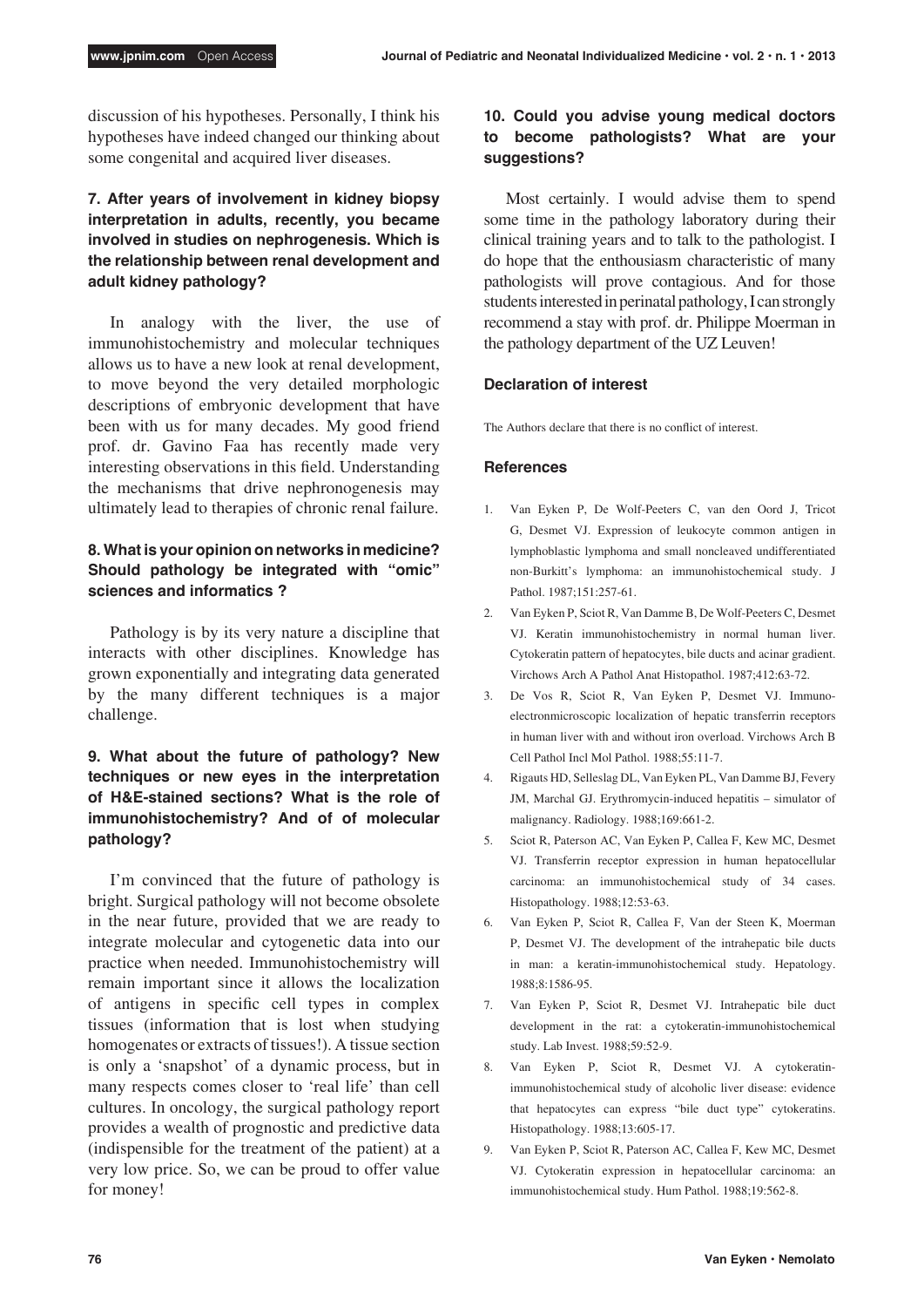- 10. James J, Lygidakis NJ, Van Eyken P, Tanka AKF, Bosch KS, Ramaekers FCS, Desmet VJ. Application of keratin immunocytochemistry and Sirius red staining in following intrahepatic changes with acute extrahepatic cholestasis due to hepatic duct carcinoma. Hepatogastroenterology. 1989;36: 151-5.
- 11. Sciot R, De Vos R, Van Eyken P, Van der Steen K, Moerman P, Desmet VJ. In situ localization of melanotransferrin (Melanoma associated antigen P97) in human liver. A light and electronmicroscopic immunohistochemical study. Liver. 1989;9:110-9.
- 12. Sciot R, Van Eyken P, Facchetti F, Callea F, Van der Steen K, Van Dijck H, Van Parys G, Pauwels P, Desmet VJ. Hepatocellular transferrin receptor expression in secondary siderosis. Liver. 1989;9:52-61.
- 13. Van Eyken P, Sciot R, Callea F, Desmet VJ. A cytokeratinimmunohistochemical study of focal nodular hyperplasia of the liver: further evidence that ductular metaplasia of hepatocytes contributes to the ductular "proliferation". Liver. 1989;9:372-7.
- 14. Van Eyken P, Sciot R, Desmet VJ. A cytokeratinimmunohistochemical study of cholestatic liver disease: evidence that hepatocytes can express "bile duct type" cytokeratins. Histopathology. 1989;15:125-35.
- 15. Van Steenbergen W, Fevery J, De Groote J, Baert A, Desmet V, Van Eyken P. Hepatocellular carcinoma in a case of familial polyposis coli. Am J Gastroenterol. 1989;84:1120-1.
- 16. Desmet VJ, Sciot R, Van Eyken P. Differential diagnosis and prognosis of cirrhosis: role of liver biopsy. Acta Gastroenterologica Belgica. 1990;53:198-208.
- 17. Desmet VJ, Van Eyken P, Sciot R. Cytokeratins for probing cell lineage relationships in developing liver. Hepatology. 1990;12:1249-51.
- 18. Fevery J, Elewaut A, Michielsen P, Nevens F, Van Eyken P, Adler M, Desmet V. Efficacy of interferon alfa-2b with or without prednisone withdrawal in the treatment of chronic viral hepatitis B. A prospective double blind Belgian-Dutch study. J Hepatol. 1990;11:S108-12.
- 19. Sciot R, Van Eyken P, Desmet VJ. Transferrin receptor expression in benign tumours and in hepatoblastoma of the liver. Histopathology. 1990;16:59-62.
- 20. Sciot R, Verhoeven G, Van Eyken P, Cailleau J, Desmet VJ. Transferrin receptor expression in rat liver: immunohistochemical and biochemical analysis of the effect of age and iron storage. Hepatology. 1990;11:416-27.
- 21. Van Eyken P, Sciot R, Brock P, Casteels-Van Daele M, Schaart G, Ramaekers FCS, Desmet VJ. Abundant expression of cytokeratin nr. 7 in fibrolamellar carcinoma of the liver. Histopathology. 1990;17:101-7.
- 22. Van Eyken P, Sciot R, Callea F, Ramaekers F, Schaart G, Desmet VJ. A cytokeratin-immunohistochemical study of hepatoblastoma. Hum Pathol. 1990;21:302-8.
- 23. Van Eyken P, Sciot R, Desmet VJ. Expression of the novel extracellular matrix component tenascin in normal and diseased

human liver: an immunohistochemical study. J Hepatol. 1990;11:43-52.

- 24. Faa G, Van Eyken P, Demelia L, Vallebona E, Corte V, Desmet VJ. Idiopathic adulthood ductopenia presenting with chronic recurrent cholestasis. A case report. J Hepatol. 1991;12:14-20.
- 25. Faa G, Van Eyken P, De Vos R, Fevery J, Van Damme B, De Groote J, Desmet VJ. Light chain deposition disease of the liver associated with AL type amyloidosis and severe cholestasis. J Hepatol. 1991;12:75-82.
- 26. Van Eyken P, Hiele M, Fevery J, Geboes K, Vantrappen G, Penninckx F, Desmet VJ, Rutgeerts P. Comparative study of low power neodymium-YAG laser interstitial hyperthermia versus ethanol injection for controlled hepatic tissue destruction. Lasers Med Sci. 1991;6:35-41.
- 27. Van Eyken P, Geerts A, Lazou JM, De Bleser P, Sciot R, Desmet V, Wisse E. Distribution of the novel extracellular matrix glycoprotein tenascin in normal and CCl4 injured rat liver: an immunohistochemical study. In: Wisse E, Knook DL, McCuskey RS. Cells of the Hepatic Sinusoid, Vol. 3. Leiden: The Kupffer Cell Foundation, 1991.
- 28. De Bleser P, Geerts A, Van Eyken P, Vrijsen R, Lazou J-M, Desmet V, Wisse E. Tenascin synthesis in cultured rat liver fatstoring cells. In: Wisse E, Knook DL, McCuskey RS. Cells of the Hepatic Sinusoid, Vol. 3. Leiden: The Kupffer Cell Foundation, 1991.
- 29. Sciot R, Van Eyken P, Desmet VJ. Transferrin receptor expression in normal and iron overloaded liver. APMIS Suppl. 1991;23: 21-31.
- 30. Van Eyken P, Sciot R, Desmet VJ. Immunocytochemistry of cytokeratins in primary human liver tumors. APMIS Suppl. 1991;23:77-85.
- 31. Van Eyken P, Geerts A, De Bleser P, Lazou J-M, Vrijsen R, Sciot R, Wisse E, Desmet VJ. Expressie en origine van het extracellulaire matrix eiwit tenascine in normaal en pathologisch leverweefsel. Tijdschrift voor gastroenterologie. 1991;Nieuwsbrief december:11-6.
- 32. Callea F, Brisigotti M, Fabbretti G, Sciot R, Van Eyken P, Favret M. Cirrhosis of the liver. A regenerative process. Dig Dis Sci. 1991;36:1287-93.
- 33. Van Eyken P, Geerts A, De Bleser P, Lazou J-M, Vrijsen R, Sciot R, Wisse E, Desmet VJ. Localization and cellular source of the extracellular matrix protein tenascin in normal and fibrotic rat liver. Hepatology. 1992;15:909-16.
- 34. Foschini MP, Van Eyken P, Brock PR, Casteels-Van Daele M, De Vos R, Dal Cin P, Van den Berghe H, Desmet VJ. Malignant rhabdoid tumor of the liver. A case report. Histopathology. 1992;20:157-65.
- 35. Van Eyken P, Desmet VJ. Cytokeratins and the liver (invited review). Liver. 1993;13:113-22.
- 36. Miyazaki H, Van Eyken P, Roskams T, De Vos R, Desmet VJ. Transient expression of tenascin in experimentally induced cholestatic fibrosis in rat liver: an immunohistochemical study. J Hepatol. 1993;19:353-66.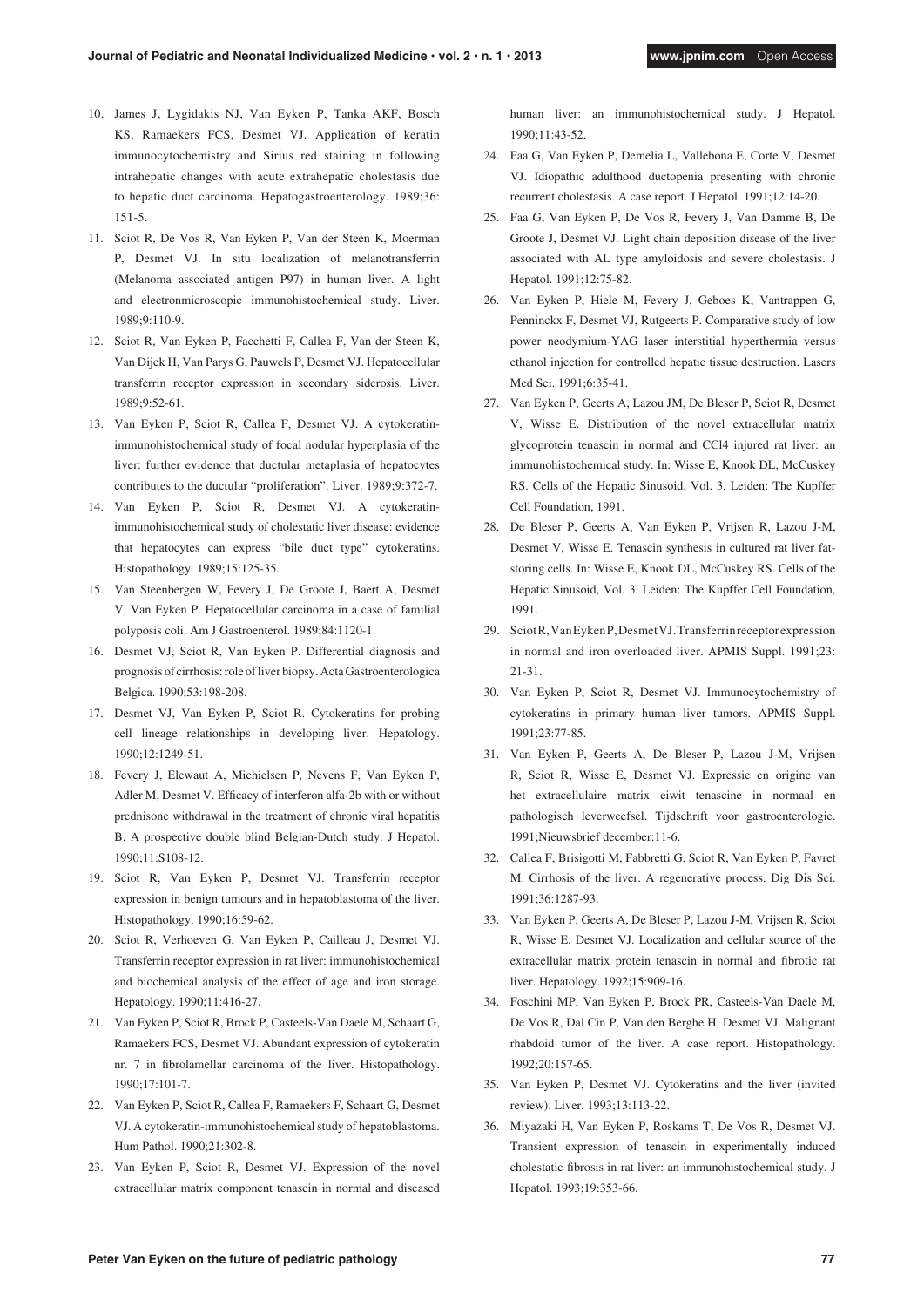- 37. Miyazaki H, Van Eyken P, Roskams T, De Vos R, Desmet VJ. Transient expression of tenascin in experimentally induced cholestatic fibrosis in rat liver: an immunohistochemical study. In: Gressner A, Ramadori G. Molecular and Cell Biology of Liver Fibrogenesis. Dordrecht: Kluwer academic publishers, 1992.
- 38. Ross RS, Van Eyken P, Desmet VJ, Gressner AM. Immunocytochemical monitoring of different glycosaminoglycans in cultures of rat liver fat-storing cells. In: Gressner A, Ramadori G. Molecular and Cell Biology of Liver Fibrogenesis. Dordrecht: Kluwer academic publishers, 1992.
- 39. Miyazaki H, Van Eyken P, Roskams T, De Vos R, Desmet VJ. Coproliferation of "Oval" cells and fat-storing cells-myofibroblasts in the rat liver during chemical hepatocarcinogenesis: an immunohistochemical study. In: Wisse E, Knook DL. Cells of the Hepatic Sinusoid, Vol. 4. Leiden: The Kupffer Cell Foundation, 1993.
- 40. Nevens F, Goubau P, Van Eyken P, Desmyter J, Desmet V, Fevery J. Treatment of decompensated viral hepatitis B-induced cirrhosis with low doses of interferon alpha. Liver. 1993;13:15-9.
- 41. Van Eyken P, Desmet VJ. Immunohistology of primary sclerosing cholangitis. In: Meyer zum Büschenfelde K-H, Hoofnagle JH, Manns M. Immunology and Liver. Dordrecht: Kluwer academic publishers, 1993.
- 42. Hiele M, Gevers AM, Van Eyken P, Geboes K, Ni Y, Marchal G, Vantrappen G, Fevery J, Frank F, Hessel S, Rutgeerts P. Interstitial thermotherapy for liver tumors: studies of different fibres and radiation characteristics. Lasers Med Sci. 1993;8:121-5.
- 43. Rumi M, Romeo R, De Filippi F, Marcelli R, Del Ninno E, Van Eyken P, Desmet V, Colombo M. A multicentre randomized clinical trial of recombinant alpha-2a interferon therapy in patients with chronic hepatitis B. Ital J Gastroenterol. 1993;25:117-20.
- 44. Farci P, Mandas A, Coiana A, Lai ME, Desmet V, Van Eyken P, Gibo Y, Caruso L, Scaccabarozzi S, Criscuolo D, Ryff J-C, Balistrieri A. Treatment of chronic hepatitis D with interferon alfa-2a. N Engl J Med. 1994;330:88-94.
- 45. Van Steenbergen W, Sciot R, Van Eyken P, Desmet V, Fevery J. Combined treatment with methotrexate and ursodeoxycholic acid in primary biliary cirrhosis (PBC). [Abstract]. J Hepatol. 1994;21(Suppl 1):S89.
- 46. Faa G, Sciot R, Farci AMG, Callea F, Ambu R, Congiu T, Van Eyken P, Cappai G, Marras A, Costa V, Desmet VJ. Iron concentration and distribution in the newborn liver. Liver.  $1994.14.193.9$
- 47. Van Steenbergen W, Sciot R, Van Eyken P, Desmet V, Fevery J. Methotrexate alone or in combination with ursodeoxycholic acid as possible treatment in primary biliary cirrhosis. In: van Berge Henegouwen GP, van Hoek B, de Groote J, Matern S, Stockbrügger RW. Cholestatic Liver Diseases. New strategies for prevention and treatment of hepatobiliary and cholestatic liver diseases. Dordrecht: Kluwer academic publishers, 1994.
- 48. Van Hoe L, Gryspeerdt S, Van Eyken P, Baert AL, Marchal G. Myelolipoma in a hepatocellular carcinoma: CT-pathologic correlation. AJR Am J Roentgenol. 1994;163:1111-2.
- 49. Faa G, Nurchi V, Demelia L, Ambu R, Parodo G, Congiu T, Sciot R, Van Eyken P, Silvagni R, Crisponi G. Uneven hepatic copper distribution in Wilson's disease. J. Hepatol. 1995;22:303-8.
- 50. Desmet V, Roskams T, Van Eyken P. Ductular reaction in the liver. Path Res Pract. 1995;191:513-24.
- 51. Ambu R, Crisponi G, Sciot R, Van Eyken P, Parodo G, Iannelli S, Marongiu F, Silvagni R, Nurchi V, Costa V, Faa G, Desmet VJ. Uneven hepatic iron and phosphorus distribution in betathalassemia. J. Hepatol. 1995;23:544-9.
- 52. Kiassov AP, Van Eyken P, van Pelt JF, Depla E, Fevery J, Desmet VJ, Yap PSH. Desmin expressing nonhematopoietic liver cells during rat liver development: an immunohistochemical and morphometric study. Differentiation. 1995;59:253-8.
- 53. Van Steenbergen W, Sciot R, Van Eyken P, Desmet V, Fevery J. Combined treatment with methotrexate and ursodeoxycholic acid in non-cirrhotic primary biliary cirrhosis. Acta Clin Belg. 1996;51:8-18.
- 54. Qi H, Dal Cin P, Hernandez JM, Garcia JL, Sciot R, Fletcher C, Van Eyken P, De Wever I, Van Den Berghe H. Trisomies 8 and 20 in desmoid tumors. Cancer Genet Cytogenet. 1996;92:147-9.
- 55. Coni P, Ravarino A, Farci AM, Callea F, Van Eyken P, Sciot R, Ambu R, Marras A, Costa V, Faa G, Desmet VJ. Zinc content and distribution in the newborn liver. J Pediatr Gastroenterol Nutr. 1996;23:125-9.
- 56. Verbist J, Sel R, Van Eyken P, Van Deun J, Schroë H. Myasthenia gravis associated with thymolipoma: a case report. Acta Chir Belg. 1997;97:97-9.
- 57. Dal Cin P, Polito P, Van Eyken P, Sciot R, Hernandez JM, Garcia JL, Van Den Berghe H. Anomalies of chromosomes 17 and 22 in giant cell fibroblastoma. Cancer Genet Cytogenet. 1997;97:165-6.
- 58. Pilloni L, Lecca S, Van Eyken P, Flore C, Demelia L, Pilleri G, Nurchi AM, Farci AMG, Ambu R, Callea F, Faa G. Value of histochemical stains for copper in the diagnosis of Wilson's disease. Histopathology. 1998;33:28-33.
- 59. Roskams T, De Vos R, Van Eyken P, Myazaki H, Van Damme B, Desmet VJ. Hepatic OV-6 expression in human liver disease and rat experiments: evidence for hepatic progenitor cells in man. J Hepatol. 1998;29:455-63.
- 60. Desmet VJ, Van Eyken P, Roskams T. Histopathology of vanishing bile duct diseases. Adv Clin Path. 1998;2:87-99.
- 61. Faa G, Van Eyken P, Roskams T, Miyazaki H, Serreli S, Ambu R, Desmet VJ. Expression of cytokeratin 20 in developing rat liver and in experimental models of ductular and oval cell proliferation. J. Hepatol. 1998;29:628-33.
- 62. Van Eyken P. Definition of Barrett's esophagus. [Abstract]. Acta Gastroenterol Belg. 1999;62:11.
- 63. Polito P, Dal Cin P, Sciot R, Brock P, Van Eyken P, Van den Berghe H. Embryonal rhabdomyosarcoma with only numerical chromosome changes. Cancer Genet Cytogenet. 1999;109:161-5.
- 64. Desmet VJ, Roskams T, Van Eyken P. Bile duct histopathology in liver diseases. In: Spicak J, Boyer J, Gilat T, Kotrlik J, Marecek Z, Paumgartner G. Diseases of the liver and the bile ducts. Dordrecht: Kluwer Academic Publishers, 1999.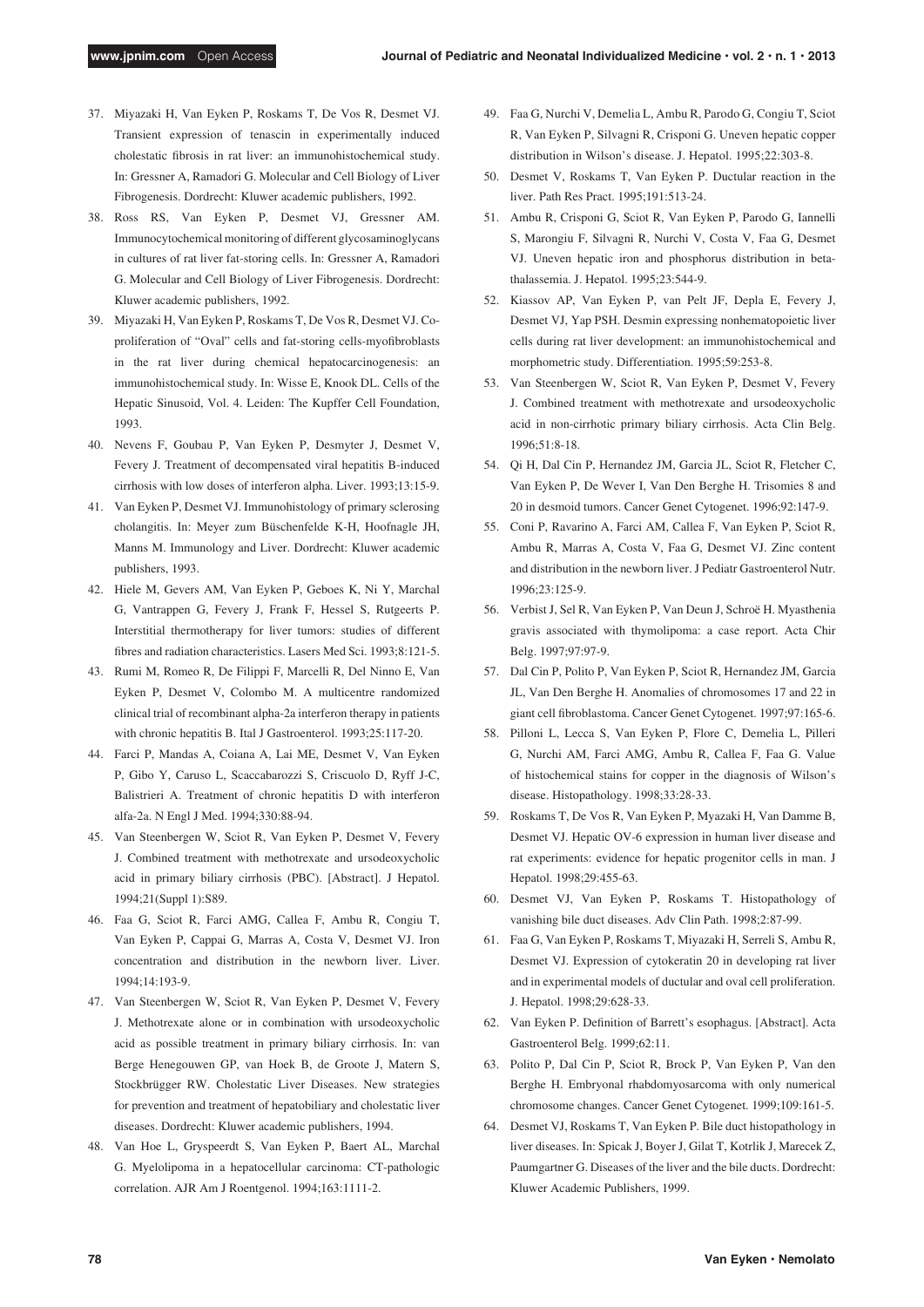- 65. Louis AA, Van Eyken P, Haber BA, Hicks C, Weinmaster G, Taub R, Rand EB. Hepatic Jagged 1 expression studies. Hepatology. 1999;30:1269-75.
- 66. Setijoso E, Robberecht W, Van Eyken P, Roskams T, Tack J, Van Steenbergen W. Myasthenia gravis. Another autoimmune disease associated with hepatitis C virus infection. Dig Dis Sci. 1999;44:186-9.
- 67. Van Eyken P. Definition of Barrett's esophagus. Acta Gastroenterol Belg. 2000;63:10-2.
- 68. Geboes K, Van Eyken P. The diagnosis of dysplasia and malignancy in Barrett's oesophagus. Histopathology. 2000;37:99-107.
- 69. Van Eyken P. Cytokeratin immunohistochemistry in liver histopathology. Adv Clin Path. 2000;4:201-11.
- 70. Botta MC, Ambu R, Liguori C, Van Eyken P, Pisanu A, Cabras A, Hofler H, Werner M, Faa G. Cytokeratin 20 expression in the gastrointestinal tract of the embryo and fetus. Pathologica. 2001;93:640-4.
- 71. Geboes K, El-Zine MY, Dalle I, El-Haddad S, Rutgeerts P, Van Eyken P. Tenascin and strictures in inflammatory bowel disease: an immunohistochemical study. Int J Surg Pathol. 2001;9:281-6.
- 72. De Hertogh G, Van Eyken P, Ectors N, Tack J, Geboes K. On the existence and location of cardiac mucosa: an autopsy study in embryos, fetuses and infants. Gut. 2003;52:791-6.
- 73. Geboes K, De Hertogh G, Van Eyken P, Ectors N. Chronische inflammatoire darmaandoening of toch niet: histopathologische differentiaaldiagnose. Tijdschr voor Geneeskunde. 2004;60: 1262-72.
- 74. Fanni D, Pilloni L, Orru s, Coni P, Liguori C, Serra S, Lai ML, Uccheddu A, Contu L, Van Eyken P, Faa G. Expression of ATP7B in normal human liver. Eur J Histochem. 2005;49(4):371-8.
- 75. Pierik M, De Hertogh G, Vermeire S, Van Assche G, Van Eyken P, Joossens S, Claessens G, Vlietinck R, Rutgeerts P, Geboes K. Epithelioid granulomas, pattern recognition receptors, and phenotypes of Crohn's disease. Gut. 2005;54(2):223-7.
- 76. De Hertogh G, Van Eyken P, Stessens L, Caenepeel P, Geboes K. Myointimal hyperplasia of mesenteric veins secondary to heterozygous factor V Leiden mutation. Histopathology. 2005;47(3):322-4.
- 77. De Hertogh G, Van Eyken P, Ectors N, Geboes K. On the origin of cardiac mucosa: a histological and immunohistochemical study of cytokeratin expression patterns in the developing esophagogastric junction region and stomach. World J Gastroenterol. 2005;11: 4490-6.
- 78. Fanni D, Pilloni L, Orru S, Coni P, Serra S, Lai ML, Uccheddu A, Contu L, Van Eyken P, Faa G. Expression of ATP7B in normal human liver. Eur J Histochem. 2005;49:262-8.
- 79. Minnei F, Wetzels C, De Hertogh G, Van Eyken P, Ectors N, Ambu R, Faa G, Kochuyt AM, Geboes K. Chronic urticaria is associated with mast cell infiltration in the gastroduodenal mucosa. Virchows Arch. 2006;448:262-8.
- 80. Woestenborghs H, Van Eyken P, Dams A. Syringocystadencarcinoma papilliferum in situ with pagetoid spread: a case report. Histopathology. 2006;48(7):869-70.
- 81. Geboes K, De Hertogh G, Van Eyken P, Geboes KP. Microscopic colitis: histological classification. In: Jewell DP, Colombel J-F, Peña AS, Tromm A, Warren BF. Falk symposium 147. Colitis: diagnosis and therapeutic strategies. New York: Springer-Verlag, 2006.
- 82. De Hertogh G, Aerssens J, de Hoogt R, Peeters P, Verhasselt P, Van Eyken P, Ectors N, Vermeire S, Rutgeerts P, Coulie B, Geboes K. Validation of 16S rDNA sequencing in microdissected bowel biopsies from Crohn's disease patients to assess bacterial flora diversity. J Pathol. 2006;209:532-9.
- 83. De Hertogh G, Ectors N, Van Eyken P, Geboes K. Review article: The nature of oesophageal injury in gastro-oesophageal reflux disease. Aliment Pharmacol Ther. 2006;24(Suppl 2):17-26.
- 84. Nemolato S, De Hertogh G, Van Eyken P, Faa G, Geboes K. Oesophageal tracheobronchial remnants. Gastroenterol Clin Biol. 2008;32:779-81.
- 85. Faa G, Nurchi VM, Ravarino A, Fanni D, Nemolato S, Gerosa C, Van Eyken P, Geboes K. Zinc in gastrointestinal and liver disease. Coord Chem Rev. 2008;252:1257-69.
- 86. Nemolato S, De Hertogh G, Van Eyken P, Faa G, Geboes K. Oesophageal tracheobronchial remnants. Gastroenterol Clin Biol. 2008;32(8-9):779-81.
- 87. Debruyne F, Van Paesschen W, Van Eyken P, Bex M, Vandenberghe W. Paroxysmal nonkinesigenic dyskinesias due to recurrent hypoglycemia caused by an insulinoma. Mov Disord. 2009;24(3):460-1.
- 88. Geboes K, Van Eyken P. Inflammatory bowel disease unclassified and indeterminate colitis: the role of the pathologist. J Clin Pathol. 2009;62(3):201-5.
- 89. Robaeys G, Nevens F, Stärkel P, Colle I, Van Eyken P, Bruckers L, Van Ranst M, Buntinx F. Previous intravenous substance use and outcome of liver transplantation in patients with chronic hepatitis C infection. Transplant Proc. 2009;41(2):589-94.
- 90. Nemolato S, Van Eyken P, Cabras T, Cau F, Fanari MU, Locci A, Fanni D, Gerosa C, Messana I, Castagnola M, Faa G. Expression pattern of thymosin beta 4 in the adult human liver. Eur J Histochem. 2011;55(3):e25.
- 91. Fanni D, Fanos V, Monga G, Gerosa C, Locci A, Nemolato S, Van Eyken P, Faa G. Expression of WT1 during normal human kidney development. J Matern Fetal Neonatal Med. 2011;24(Suppl 2):44-7.
- 92. Fanni D, Fanos V, Monga G, Gerosa C, Nemolato S, Locci A, Van Eyken P, Iacovidou N, Faa G. MUC1 in mesenchymal-toepithelial transition during human nephrogenesis: changing the fate of renal progenitor/stem cells? J Matern Fetal Neonatal Med. 2011;24(Suppl 2):63-6.
- 93. Faa G, Gerosa C, Fanni D, Nemolato S, Di Felice E, Van Eyken P, Monga G, Iacovidou N, Fanos V. The role of immunohistochemistry in the study of the newborn kidney. J Matern Fetal Neonatal Med. 2012;25(Suppl 4):127-30.
- 94. Fanni D, Gerosa C, Nemolato S, Mocci C, Pichiri G, Coni P, Congiu T, Piludu M, Piras M, Fraschini M, Zaffanello M, Iacovidou N, Van Eyken P, Monga G, Faa G, Fanos V. "Physiological" renal